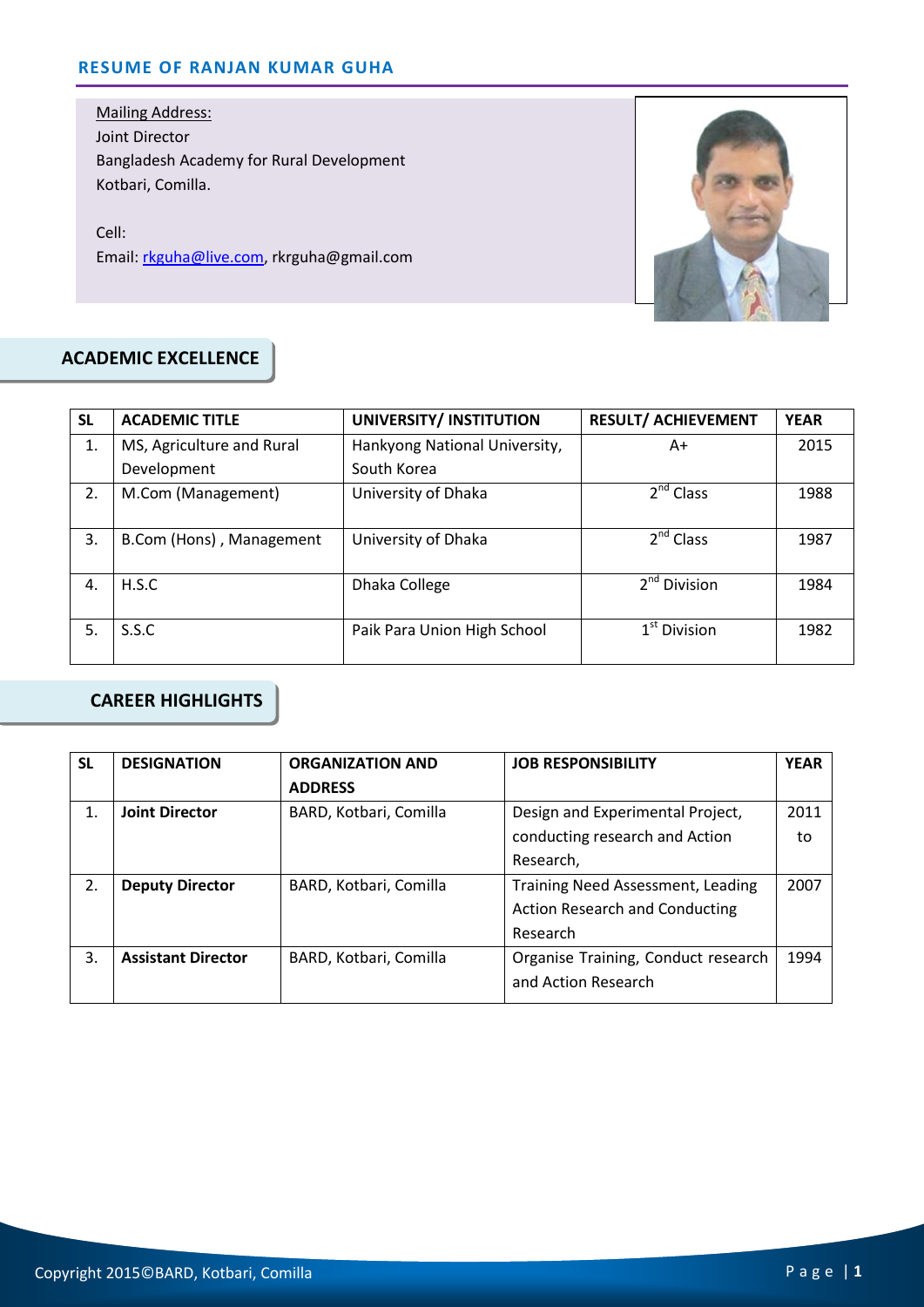#### **RESUME OF RANJAN KUMAR GUHA**

Mailing Address: Joint Director Bangladesh Academy for Rural Development Kotbari, Comilla.

Cell: Email: rkguha@live.com, rkrguha@gmail.com



## **SPECILIZATION HIGHLIGHTS**

| <b>SL</b> | <b>AREAS OF SPECIALIZATION</b>                                  |
|-----------|-----------------------------------------------------------------|
| 1.        | Imparting training on Management and Development related Issues |
| 2.        | Conduct social and evaluative research                          |
| 3.        | Designing and Monitoring Development Project                    |
| 4.        | Monitoring Local Level Poverty                                  |
| 5.        | Database development at the local government unit               |

## **PUBLICATION HIGHLIGHTS**

| <b>SL</b> | <b>TYPES OF PUBLICATION</b>          | <b>NUMBER</b> | <b>REMARKS</b>        |
|-----------|--------------------------------------|---------------|-----------------------|
| 1.        | <b>Books/ Research Reports</b>       | 13            |                       |
| 2.        | Journal Article<br>(home and abroad) | 8             |                       |
| 3.        | Others                               | 6             | <b>Seminar Papers</b> |